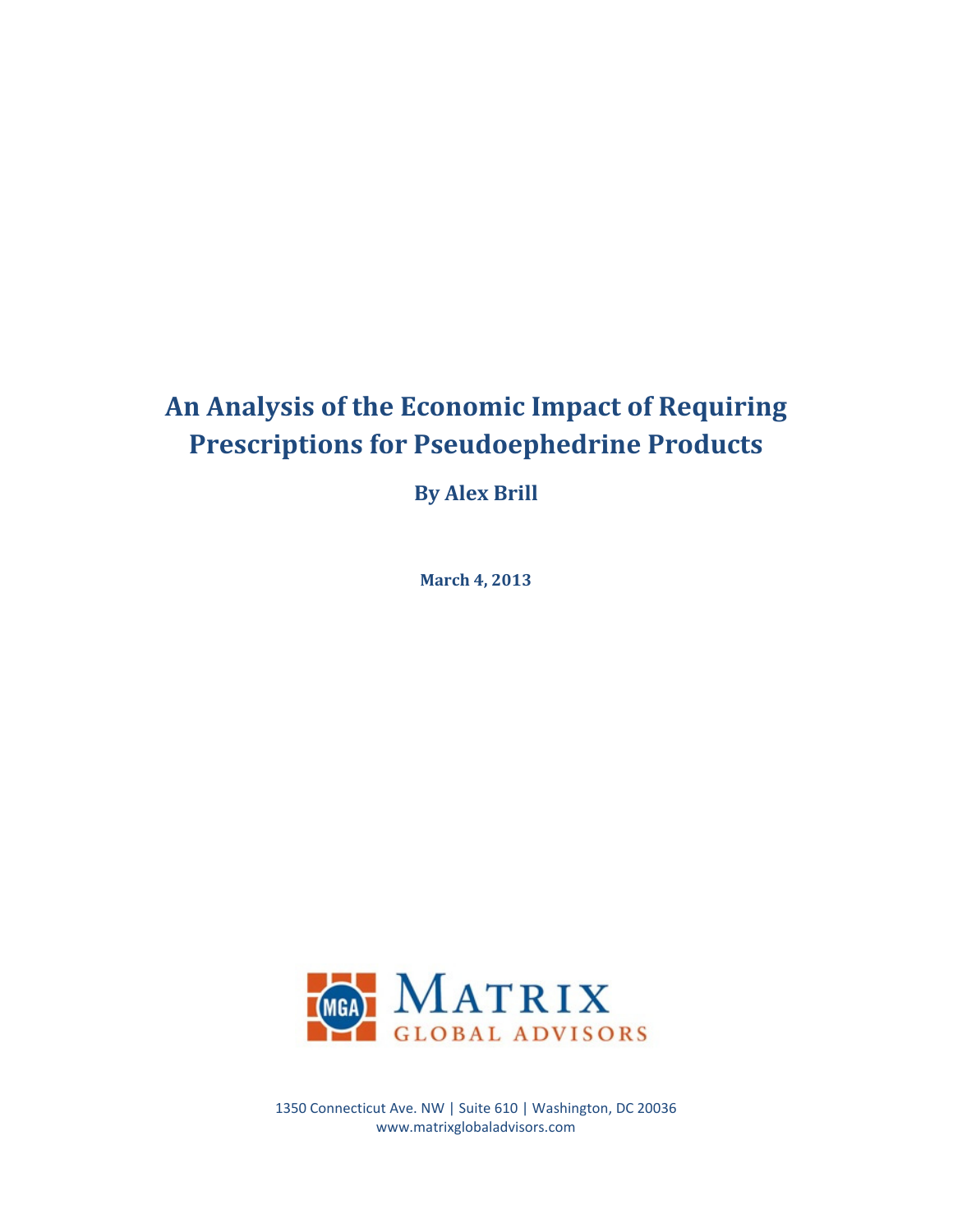### **Executive Summary**

With any public policy that restricts access to a product that is good for some people but misused by others there are inherent distortions, costs, and loss of consumer welfare. Ideally, any such policy should minimize the costs to non-targeted populations while effectively restricting access only to those who misuse the product. But achieving this goal is far from simple. This assessment holds true for the regulation of pseudoephedrine (PSE), the active ingredient in many popular and effective cold and allergy products that also has the unfortunate distinction of being a key component in manufacturing the illicit drug methamphetamine (meth).

Despite 2006 implementation of federal law that required stores to keep all cold and allergy medicines containing PSE behind the counter and to check purchasers' identification against a new monthly purchase limit, PSE diversion to meth production remains a demonstrable problem. Given policymakers' increasing interest in stricter state and/or federal regulation of PSE products, it is critical to remember that not all proposed measures are equally beneficial or effective. Some have more severe trade-offs than others. A policy decision based solely on a concern about the diversion of PSE medicines to meth production is shortsighted because it only considers one side of the issue—the thousands of meth cooks and their domestic meth labs—and not the 18 million families who legitimately need PSE medicines for relief from colds and allergies.

One idea that is being discussed among some policymakers—requiring all PSE medicines to be available by prescription only—would force high social and economic costs on consumers. As this report details, the estimated unintended consequences of a prescription-only PSE policy include the following costs and burdens:

- Extra doctor visits, contributing \$59 million in additional costs to the government, consumers, and private insurance companies in the first year following the policy's implementation;
- More absenteeism and lost work productivity, when the common cold already costs this nation an estimated \$25 billion annually in lost productivity;
- Higher prices for PSE medicines due to the overall cost difference between a prescription-only product and an over-the-counter one;
- Increased health insurance premiums due to additional doctor visits and higher PSE drug costs;
- An estimated loss of \$219.2 million in state tax revenues over ten years.

On top of creating financial burdens, a prescription-only PSE policy would not be 100 percent effective at eliminating PSE diversion because it does not address theft and fraudulent prescriptions for these medicines. In fact, many prescription drugs are heavily abused, despite their prescription status, to the extent that the U.S. Centers for Disease Control has labeled prescription drug abuse a "public health epidemic." According to the 2011 National Drug Threat Assessment, deaths from prescription drug overdoses outnumber deaths due to cocaine, heroin, and meth combined.

The benefits of a prescription-only policy for PSE medicines do not seem worth the costs, especially when there are other policy options at hand.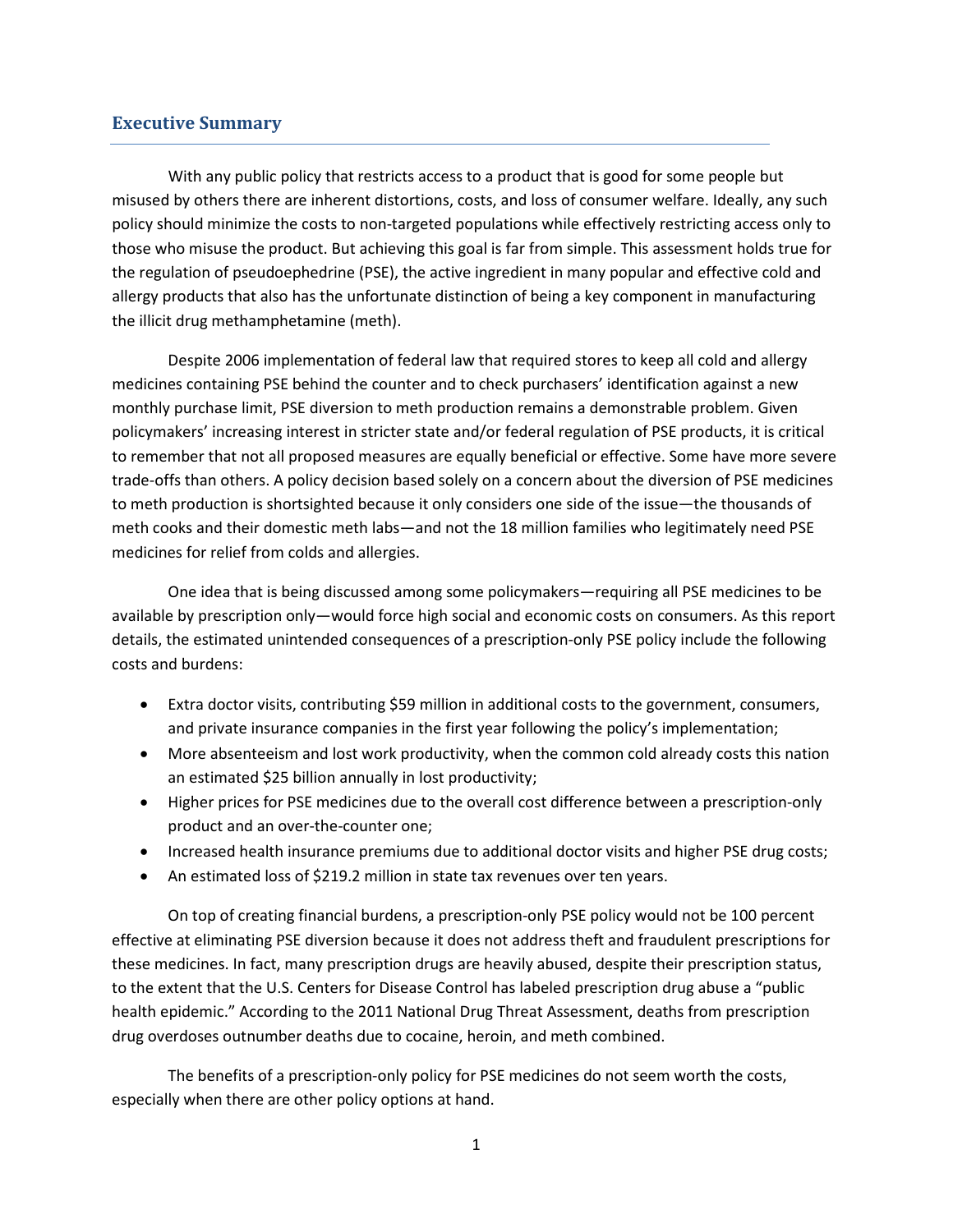### **Introduction**

In addition to being an active ingredient in many cold and allergy products, pseudoephedrine (PSE) has the unfortunate distinction of being a key component in manufacturing methamphetamine (meth). In an effort to curb meth production and use, some lawmakers are contemplating stricter federal regulation of cold and allergy medicines containing PSE. In addition, two states have passed legislation mandating that patients must obtain a prescription from their doctor for these products. While motivated by good intentions, such a move is not without appreciable costs. In this paper, I detail the most significant of these consequences, examining in particular the unintended economic effects of legislation mandating a prescription-only rule for PSE.

The paper is divided into two parts. Part one provides context for the issue by giving an overview of the legislative environment, which includes activity at both the federal and state levels. The second part of the paper describes the estimated economic cost of a national prescription-only policy for PSE products and the indirect effects—both from public health and economic standpoints associated with such a policy.

## **Part 1: Background on Policy Efforts to Curb PSE Diversion**

Meth abuse has long been an issue for U.S. drug enforcement, increasing throughout the 1990s and peaking in the mid-2000s.<sup>[1](#page-2-0)</sup> The diversion of over-the-counter medicines containing PSE to the production of meth has been a concern of advocates and policymakers, leading Congress to pass the Combat Methamphetamine Epidemic Act of 2005. This law requires stores to keep all PSE products in a locked cabinet or behind the counter and to check purchasers' identification to ensure that no single customer exceeds the monthly nine-gram limit established in the legislation, all while maintaining nonprescription access. [2](#page-2-1)

Despite these restrictions, meth producers have continued purchasing and misusing PSE medicines through devious means, including using fake IDs, buying from multiple stores, and stealing from wholesalers or pharmacies. Relatively recently, meth cooks are also employing a significantly smaller-scale (but volatile) "one-pot" method of meth production.

While meth use continues to adversely affect many communities, the overall rate of use has declined in recent years. According to the National Survey on Drug Use and Health, "The number and percentage of persons aged 12 or older who were current users of methamphetamine in 2010 (353,000

<span id="page-2-0"></span> $1$  Dana Hunt, Sarah Kuck, Linda Truitt, "Methamphetamine Use: Lessons Learned," Abt Associates, Contract No. 99-C-008 (January 31, 2006), www.ncjrs.gov/pdffiles1/nij/grants/209730.pdf.<br><sup>2</sup> U.S. Drug Enforcement Administration (DEA), "General Information Regarding the Combat Methamphetamine

<span id="page-2-1"></span>Epidemic Act of 2005 [Title VII of Public Law 109-177]," May 2006,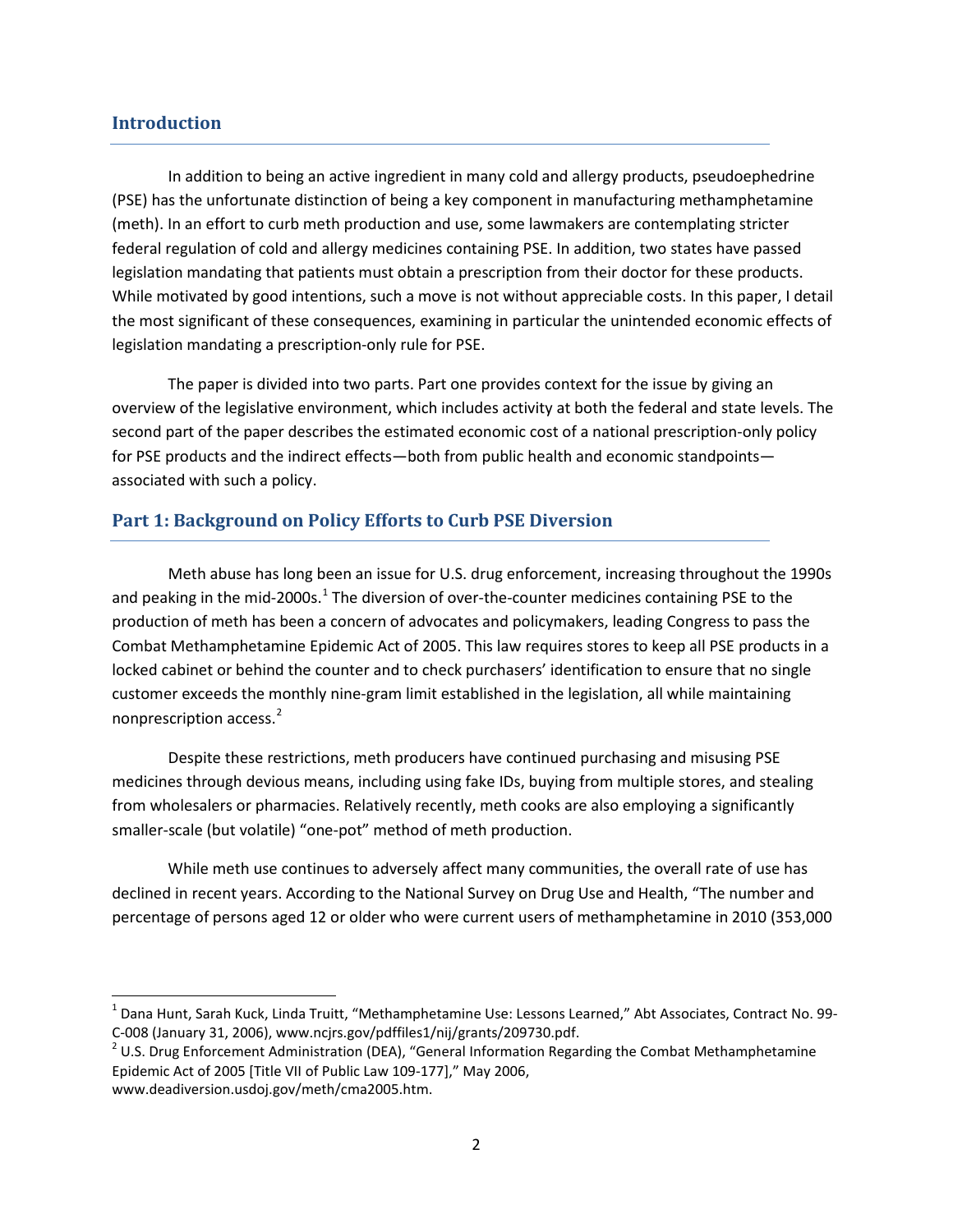or 0.1 percent) were similar to those from 2007 through 2009, but lower than those from 2002 through  $2006."^{3}$  $2006."^{3}$  $2006."^{3}$ 

Since the behind-the-counter component of the Combat Methamphetamine Epidemic Act took effect on September 30, 2006, the number of current meth users has remained relatively constant, but below the level observed prior to enactment. In addition, while the number of new meth users has declined significantly since 2007,<sup>[4](#page-3-1)</sup> there has been a recent uptick in the number of meth labs after an initial decline following passage of the law.<sup>[5](#page-3-2)</sup>

Though the federal Combat Methamphetamine Epidemic Act seems to have impacted meth use, many believe that the restrictions the law imposed were insufficient. As a result, policymakers, in conjunction with manufacturers and distributors of PSE medicines, have proposed and undertaken other measures to reduce PSE diversion to meth production.

Many states have imposed retail sales restrictions for PSE, ephedrine, and phenylpropanolamine sales beyond those required by the Combat Methamphetamine Epidemic Act. For example, ten states have further reduced the total amount of PSE medicines an individual can purchase. Eight states will not sell PSE medicines to anyone convicted of a meth-related crime. Sixteen states only sell PSE medicines at pharmacies. Twenty-six states have put in place an electronic sales blocking technology that captures in real time data mandated by federal law. This system, the National Precursor Log Exchange in twenty-five states, allows retailers to block the sale to any purchaser who has exceeded his or her legal limit, at the point of sale. It also provides information to law enforcement to track suspect activity.

However, not all proposed measures are equally beneficial or effective. The aforementioned measures largely target criminals and do not unduly compromise general consumers' access to their medicines of choice. A problematic policy change that assuredly compromises consumer access—on which the remainder of this report focuses—is a requirement that medicines containing PSE be made available by prescription only. Mississippi and Oregon have already enacted prescription-only legislation, while several other states are weighing the idea.<sup>[6](#page-3-3)</sup>

Given some lawmakers interest in pursuing prescription-only policies at the state and possibly the federal level, it is important to understand any foreseeable unintended effects this policy would produce. As the following section of this report demonstrates, requiring prescriptions for PSE products should not be undertaken lightly.

<span id="page-3-0"></span> <sup>3</sup> *Results from the 2010 National Survey on Drug Use and Health: Summary of National Findings*, NSDUH Series H-41, HHS Publication No. (SMA) 11-4658 (Rockville, MD: Substance Abuse and Mental Health Services Administration, 2011).<br><sup>4</sup> Ibid.

<span id="page-3-1"></span>

<span id="page-3-2"></span><sup>&</sup>lt;sup>5</sup> Senate Caucus on International Narcotics Control, letter to Government Accountability Office Comptroller General Gene Dodaro, April 29, 2011, www.drugcaucus.senate.gov/Mexico-Report-Final-5-2011.pdf.<br><sup>6</sup> Office of National Drug Control Policy, "Controlling Precursor Chemicals,"

<span id="page-3-3"></span>www.whitehouse.gov/ondcp/precursor-chemicals.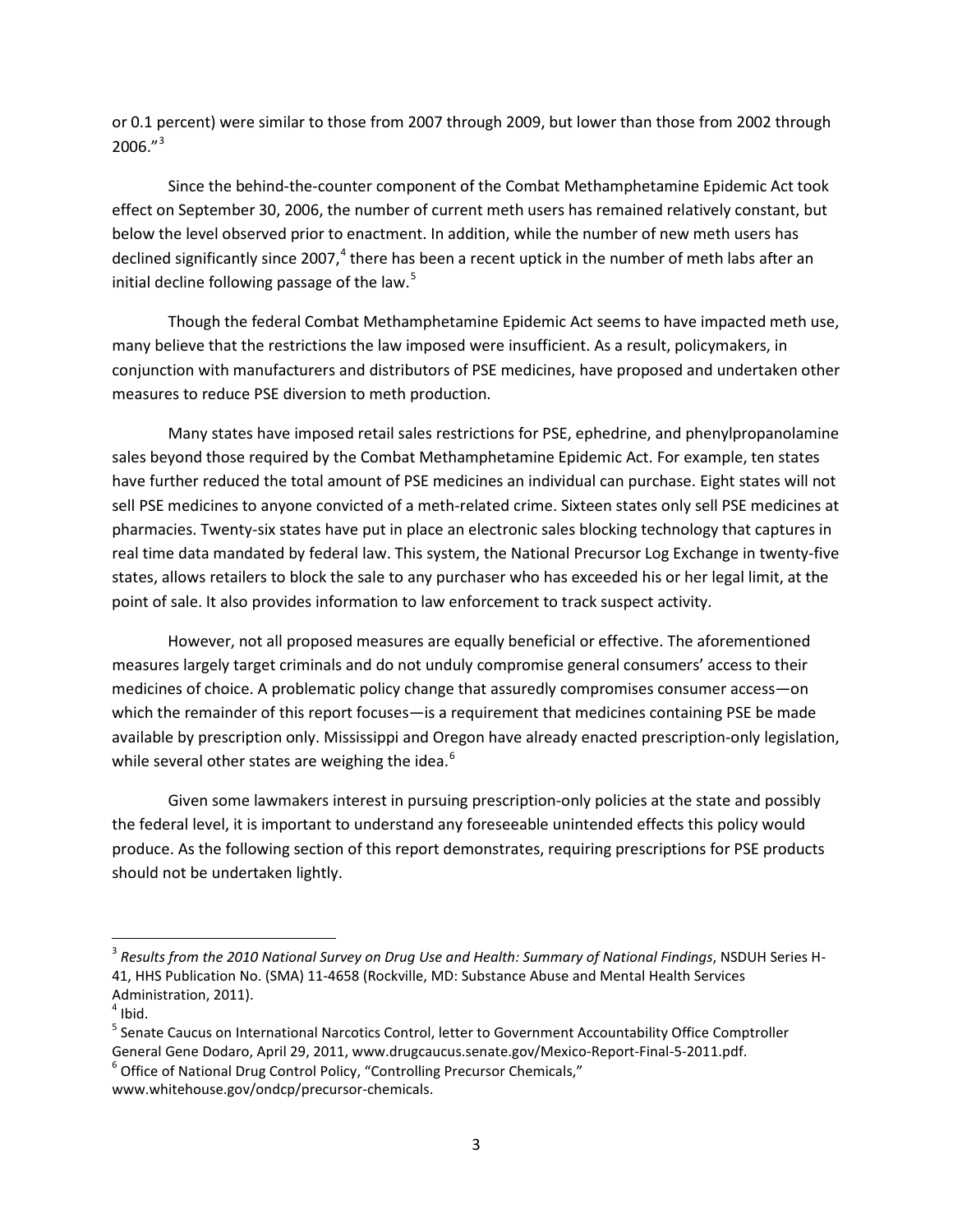# **Part 2: Costs Associated with Requiring Prescriptions for PSE Medicines**

There are inherent problems with any policy that restricts access to products that many rely on for cold and allergy relief but others misuse. Requiring a prescription for PSE medicines based solely on a concern about PSE diversion and meth production is shortsighted because of costs that legitimate consumers of PSE medicines would be forced to bear. Further, it would do little to impede the flow of meth into the hands of criminals and addicts, as a majority of meth is imported from Mexico. According to the U.S. Drug Enforcement Agency, Mexican meth accounts for 80 percent of the meth sold in the United States. [7](#page-4-0)

This section looks in depth at the types of costs a prescription-only policy would likely introduce. These costs must be weighed against the benefit of potentially reducing illicit use.

The primary and legitimate use of PSE is for medicines to treat congestion from colds, allergies, and hay fever.<sup>[8](#page-4-1)</sup> Restricting access to PSE medicines would negatively impact those who suffer from these ailments and need a PSE product for relief. This is not an insignificant population—a reported 18 million families in the United States use medicines containing PSE to treat these symptoms.<sup>[9](#page-4-2)</sup> The U.S. Centers for Disease Control found that in 20[10](#page-4-3) nearly 17 million adults suffered from hay fever,<sup>10</sup> while the National Institutes of Health reports an estimated 1 billion cases of the common cold per year.<sup>[11](#page-4-4)</sup>

A full analysis of the impact of a prescription-only policy must take into account both the direct effect—namely, the burden placed on those who continue to use PSE medicines despite the restricted access—and the indirect effect, or the "hidden" burden imposed on consumers who stop using PSE medicines as a result of the higher cost and reduced access.

# *Direct Effects of a Prescription-Only Policy*

The primary direct economic burden of making PSE medicines prescription-only arises from the extra doctor visits this policy change would require. When people see a doctor to obtain a prescription for one of these products, costs increase for insurers, government health care programs, and patients.

In 2011, Avalere Health conducted an analysis of the cost of these extra doctor visits. Avalere's model yielded an estimated 579,315 additional doctor visits in the first year after implementation of the policy. Using a per-visit estimate for private insurance, Medicare, and Medicaid of \$94, \$76, and \$70 per

<span id="page-4-0"></span> <sup>7</sup> DEA, *Speaking Out against Drug Legalization* (2010), 3, www.justice.gov/dea/pr/multimedialibrary/publications/speaking\_out.pdf.

<span id="page-4-1"></span><sup>&</sup>lt;sup>8</sup> National Institutes of Health MedlinePlus, "Pseudoephedrine,"

www.nlm.nih.gov/medlineplus/druginfo/meds/a682619.html.<br><sup>9</sup> SymphonyIRI 2009 consumer household panel.

<span id="page-4-2"></span>

<span id="page-4-3"></span> $10$  U.S. Centers for Disease Control and Prevention, "Summary Health Statistics for U.S. Adults: National Health Interview Survey, 2011," *Vital and Health Statistics*, Series 10, no. 256, Table 3,

<span id="page-4-4"></span>www.cdc.gov/nchs/data/series/sr\_10/sr10\_256.pdf.<br><sup>11</sup> National Institutes of Health, "Understanding a Common Cold Virus," *NIH Research Matters*, April 13, 2009, www.nih.gov/researchmatters/april2009/04132009coldvirus.htm.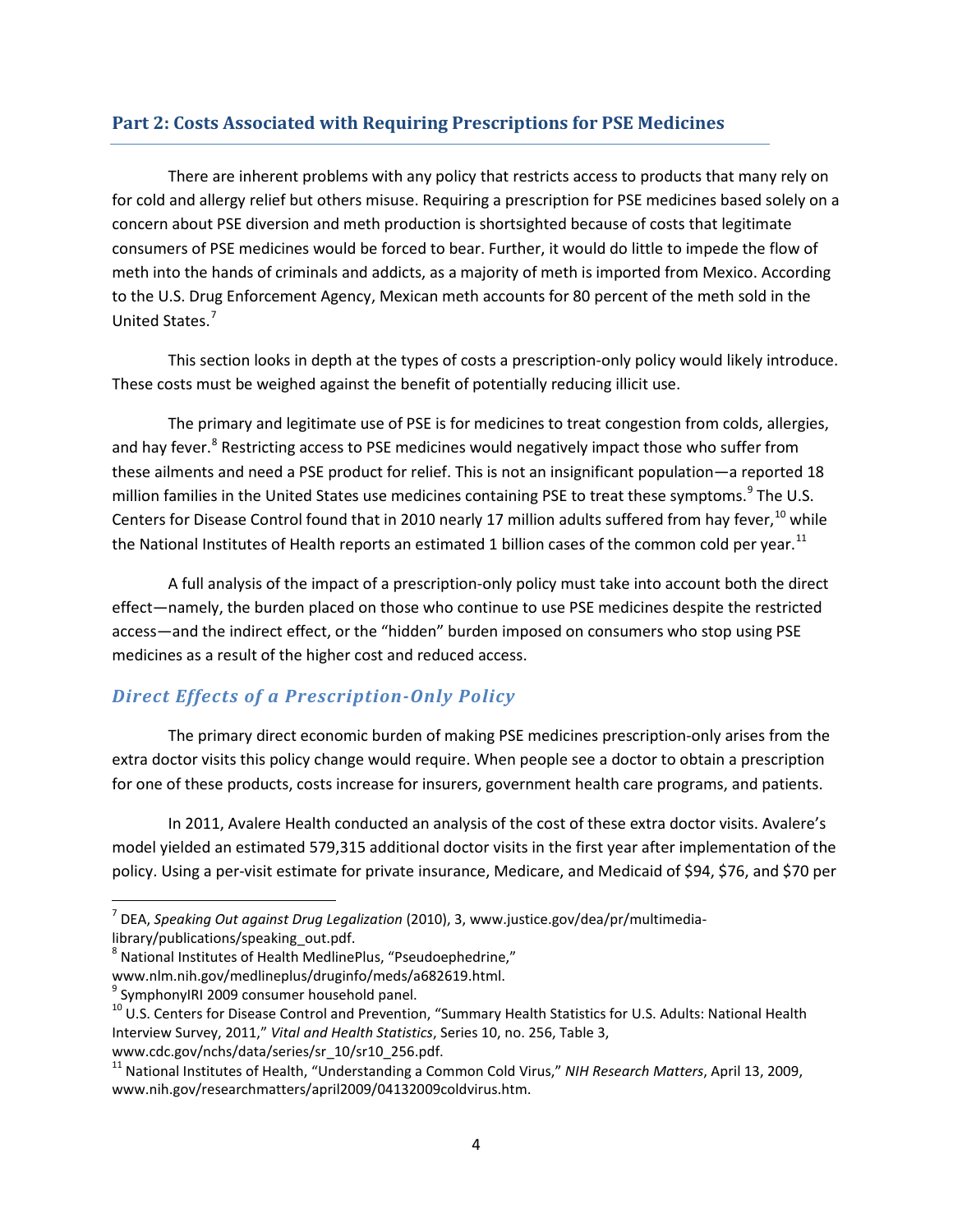physician visit, respectively, Avalere estimated \$32.4 million in additional costs for private and public payers. With an estimated \$26.6 million in consumers' out-of-pocket expenses—co-pays as well as costs incurred by uninsured patients—Avalere's total cost estimate for the first year was \$59 million.<sup>[12](#page-5-0)</sup>

A prescription-only policy for PSE medicines would also result in more absenteeism and lost work productivity. Already, lost productivity due to the common cold is estimated to cost nearly \$25 billion annually, including decreased at-work productivity (\$16.6 billion), missed worked due to an individual's illness (\$8 billion), and missed work due to caretaker responsibilities (\$230 million).<sup>[13](#page-5-1)</sup> A prescription-only policy for PSE medicines would only expand this loss of productivity as people would have to miss more work or school for additional doctor visits or go without a medicine that they previously could have gotten over-the-counter.

In addition to these costs, another economic burden of a prescription-only policy would be higher drug prices that the policy would induce. Avalere estimates that such a policy would increase drug prices by 35 percent, resulting in higher expenditures for private health insurance companies and government health care programs, which for the most part do not currently cover PSE medicines. Added to the increase in costs associated with physician visits, higher drug prices would in turn lead health insurance companies to charge higher premiums, which would affect all insured people, even those not requiring PSE medicines. As Avalere describes, "Prescription drugs typically face more labeling, handling, storage, and dispensing requirements relative to OTC products. Each of these supplemental requirements results in additional activities and costs for manufacturers and pharmacies, driving the price of the product upward and resulting in higher costs to consumers and their health plans."<sup>[14](#page-5-2)</sup>

On the government side, beyond the increase in costs for government health care programs associated with physician visits and coverage of PSE medicines, state governments would suffer an estimated loss of \$219.2 million in tax revenues over ten years if PSE medicines were no longer sold over-the-counter. [15](#page-5-3)

# *Indirect Effects of a Prescription-Only Policy*

The direct negative economic impacts outlined above are just one measurement of how consumers are adversely impacted by restricted access to the medicine of their choice. Policymakers should also factor in the indirect consequences when making policy decisions. On top of the illness or allergies from which they seek relief, consumers who legitimately use PSE medicines would also face significant indirect effects if these medicines were available only by prescription.

<span id="page-5-0"></span><sup>&</sup>lt;sup>12</sup> Avalere Health, "Managing Access to Pseudoephedrine: Potential Impacts of a Prescription-Only Policy versus Real-Time Stop Sale Technology," December 2011, 19.<br><sup>13</sup> Thomas J. Bramley, Debra Lerner, and Matthew Sarnes, "Productivity Losses Related to the Common Cold,"

<span id="page-5-1"></span>*Journal of Occupational and Environmental Medicine* 44, no. 9 (September 2002).<br><sup>14</sup> Avalere Health, "Managing Access to Pseudoephedrine: Potential Impacts of a Prescription-Only Policy versus

<span id="page-5-2"></span>Real-Time Stop Sale Technology," 15.<br><sup>15</sup> Ibid., 17.

<span id="page-5-3"></span>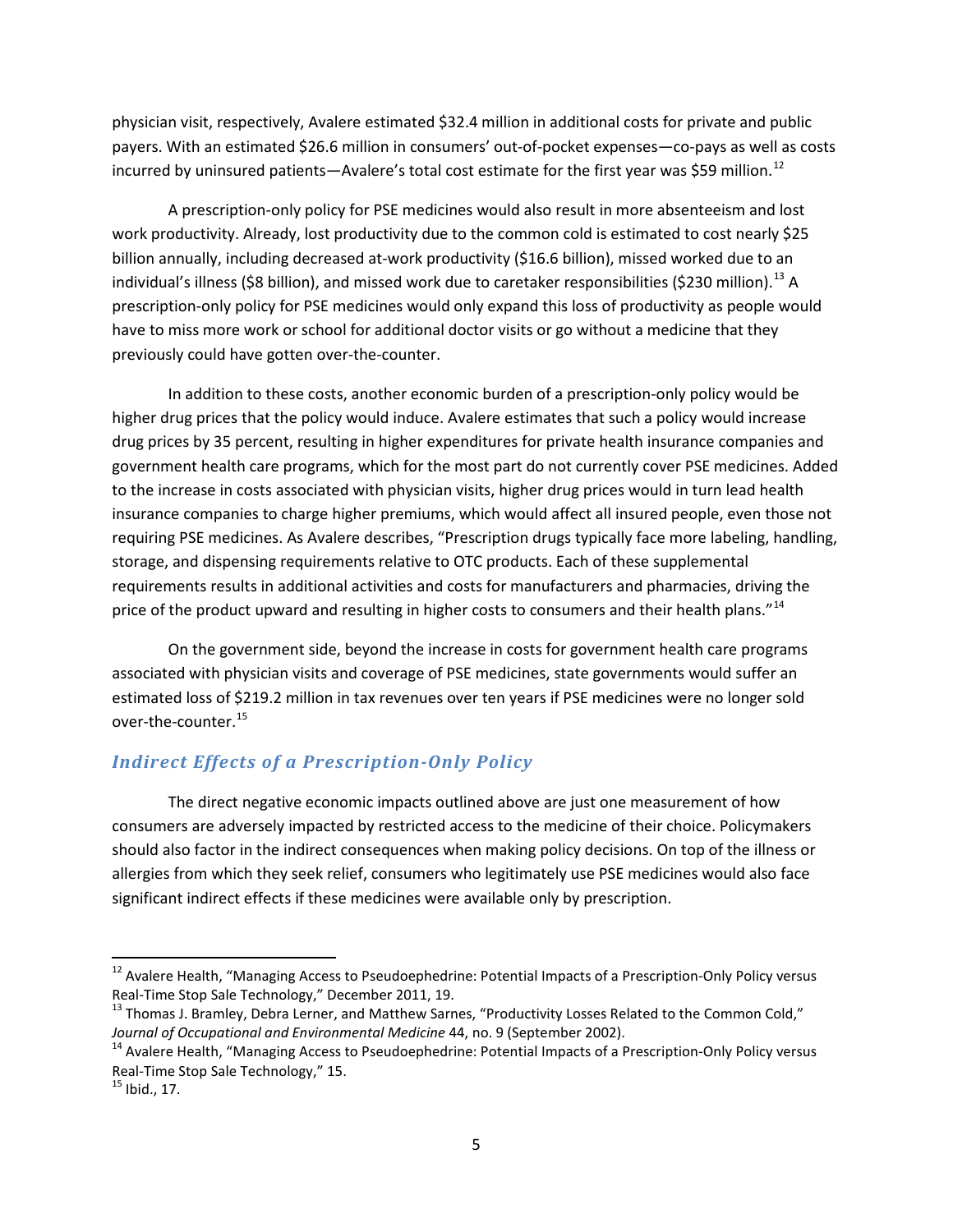According to a 2010 Asthma and Allergy Foundation of America survey of cold, allergy, and flu sufferers, a majority of those surveyed were not convinced that the alternative provides the same level of relief as the drugs that use PSE as the primary ingredient. Respondents in this survey noted that requiring a prescription of individuals who are ill and in need of their preferred decongestants is an unnecessary burden.<sup>[16](#page-6-0)</sup>

Under a prescription requirement, some people would elect not to see a physician to get a prescription, opting instead to buy a non-PSE cold or allergy medicine. These consumers would bear the burden of being driven off of a preferred product they know to be helpful and onto one they do not prefer, which may not adequately address their needs. Other people may choose to suffer through their symptoms without treatment, neither seeing a doctor for a prescription nor buying a less-preferred alternative. Booz & Co. recently released a study of the seven most popular over-the-counter medicines (including cold and allergy medicines) and found that if these over-the-counter medicines were not available, 60 million people would simply not seek treatment.<sup>[17](#page-6-1)</sup>

In economics, the effect of a policy that drives consumers to change their behavior is known as excess burden. Excess burden is often discussed in the context of taxes, but in a sense, the burden of a prescription-only policy for a nonprescription product is analogous to the burden of a tax. A tax affects both those who pay the tax and those who alter their behavior to avoid paying the tax. Similarly, a prescription-only policy affects both those who bear the burden of obtaining a prescription and those who alter their behavior because of the restriction.

As I explain with my American Enterprise Institute colleague Alan Viard, "Excess burden measures the extent to which a tax [or policy change, in the case of PSE] interferes with the taxpayer's [or consumer's] freedom to choose his or her preferred behavior . . . In other words, the excess burden arises because the tax changes the incentives confronting consumers."<sup>[18](#page-6-2)</sup>

Using the example of a soda tax, we illustrate why excess burden is a problem: "The tax gives consumers an artificial incentive to avoid purchasing soda, because their tax liability goes down when they buy fewer cartons. Unfortunately, responding to this incentive prevents mutually beneficial transactions between consumers and producers from taking place."<sup>[19](#page-6-3)</sup> While the consumers and producers may be different in the context of PSE medicines, a prescription-only policy would prevent mutually beneficial transactions from occurring in much the same way a tax would.

Avalere estimates that PSE utilization would decrease 83 percent under a national prescription-only policy.<sup>[20](#page-6-4)</sup> The loss of consumer welfare among legitimate PSE users in this group is a large and

<sup>16&</sup>lt;br><sup>16</sup> Asthma and Allergy Foundation of America and Harris Interactive, "Pseudoephedrine Awareness Study," 2010.

<span id="page-6-2"></span><span id="page-6-1"></span><span id="page-6-0"></span><sup>&</sup>lt;sup>17</sup> Booz & Co., "The Value of OTC Medicine to the United States," January 2012.<br><sup>18</sup> Alex M. Brill and Alan D. Viard, *The Real Tax Burden: More Than Dollars and Cents* (Washington, DC: AEI Press, 2011), 4, 8.<br><sup>19</sup> Ibid., 8.

<span id="page-6-3"></span>

<span id="page-6-4"></span><sup>&</sup>lt;sup>20</sup> Avalere Health, "Managing Access to Pseudoephedrine: Potential Impacts of a Prescription-Only Policy versus Real-Time Stop Sale Technology," 18–19.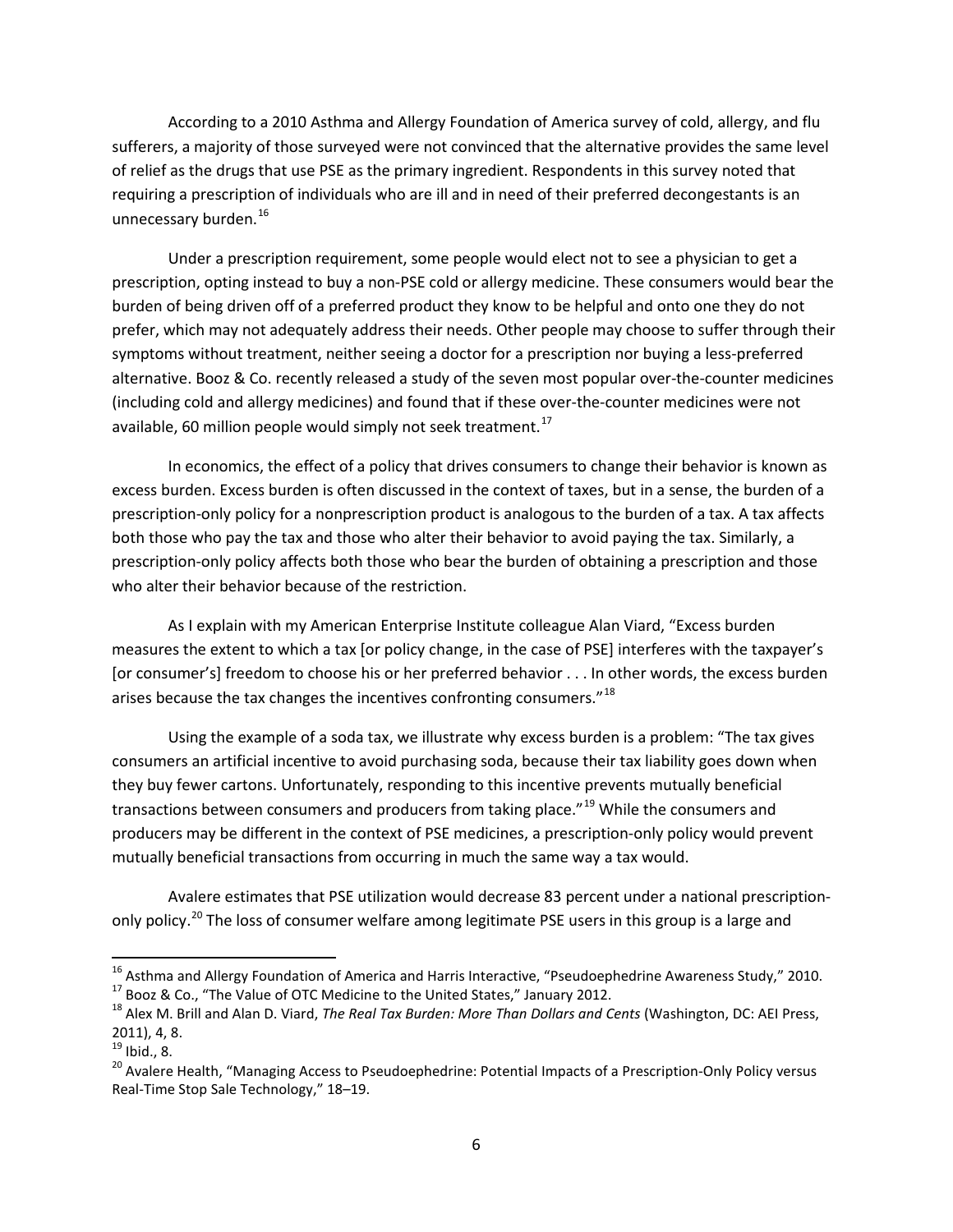important cost to consider, above and beyond both the costs imposed directly on consumers who obtain prescriptions for PSE medicines and the costs endured broadly by the health care sector.

# **Conclusion**

Meth addiction is a serious problem with devastating consequences for individuals, families, and communities. In addition to law enforcement efforts, policy measures to curb meth production are entirely appropriate and necessary. Federal legislation in 2005 has been helpful in stemming the growth in meth production and abuse, but the general consensus is that more could be done in the policy realm. But policies to address domestic meth production, including restricting access to PSE medicines, must consider all foreseeable consequences.

In this paper, I have offered a prime example of the importance of a holistic assessment of policy proposals for addressing meth abuse: making PSE medicines prescription-only is potentially more burdensome than beneficial. Two considerations in particular are vital. First, policymakers must bear in mind that requiring prescriptions would not be 100 percent effective at curbing PSE diversion. Many prescription drugs are heavily abused, despite their prescription status, to the extent that the U.S. Centers for Disease Control has labeled prescription drug abuse a "public health epidemic." In fact, according to the 2011 National Drug Threat Assessment, deaths from prescription drug overdoses outnumber deaths due to cocaine, heroin, and meth combined.<sup>[21](#page-7-0)</sup> Second, and perhaps more important, making PSE medicines available by prescription only would have significant economic and societal costs. Clearly, these two outcomes must be taken into account in any objective evaluation of the overall effects of such a policy.

<span id="page-7-0"></span><sup>&</sup>lt;sup>21</sup> U.S. National Drug Intelligence Center, "National Drug Threat Assessment," August 2011, www.justice.gov/archive/ndic/pubs44/44849/44849p.pdf.